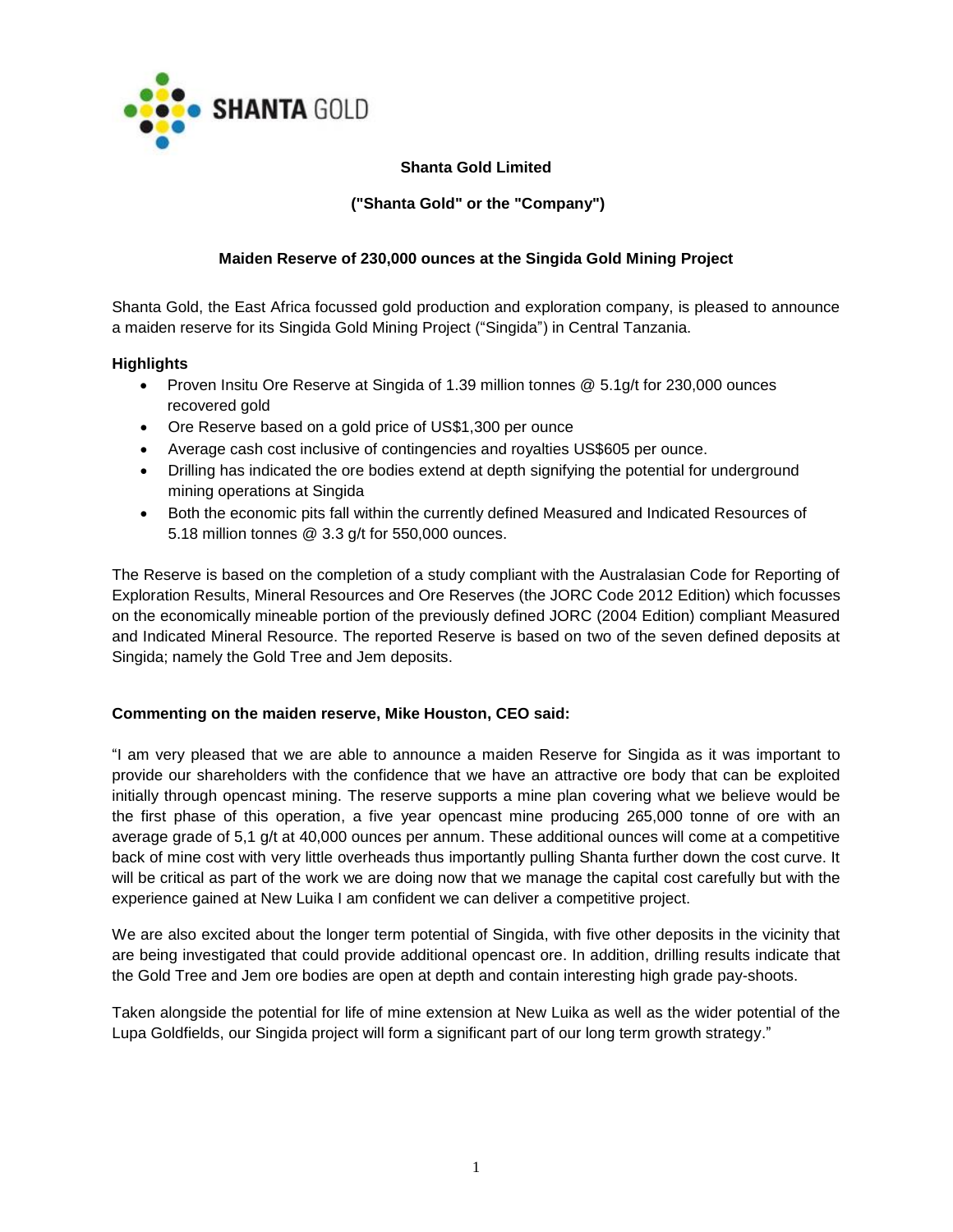

### **Upgrade of Mineral Resource to Ore Reserve Status**

The JORC (2012 Edition) compliant study supporting the Ore Reserve statement was completed by Philip van Vuuren, Shanta Gold's consultant Mining Engineer, incorporating the newly completed geotechnical investigation at the Gold Tree and Jem deposits by SRK Consulting (Pty) Ltd. At this point in time it is envisaged that gold production will be 40,000 ounces per annum. The JORC (2004 Edition) compliant April 2009 Mineral Resource estimate of 5.18 million tonnes @ 3.3 g/t for 550,000 ounces formed the basis of this Ore Reserve estimate and the Measured and Indicated Mineral Resources are inclusive of those Mineral Resources that have been modified to produce the Ore Reserves stated here.

Ore Reserves were estimated with Micromine 2013, utilising the Lerchs-Grossman optimisation algorithm, using the envisaged mining operation's cost structure and pit slopes defined in the geotechnical report by SRK.

All the Ore Reserves estimated at the Singida Gold Mining Project are contained within the Measured and Indicated Resource category envelop and result in two open pits; one located at Gold Tree and one at Jem to depths of up to 150m and 100m below surface respectively. It is envisaged that the reserve will be depleted at a rate of 265,000 tons per annum over an approximate five year period. Gold production from the open pits over this period averages 40,000 ounces per annum. Studies are currently underway to assess the underground mining potential at both Gold Tree and Jem.

|                                 | Reserves for Gold Tree and Jem January 2014 |            |                       |
|---------------------------------|---------------------------------------------|------------|-----------------------|
| Target                          | Tonnes                                      | Gold Grade | <b>Ounces in Situ</b> |
|                                 | (millions)                                  | (g/t)      | (koz)                 |
| Gold Tree                       | 1.15                                        | 4.0        | 149                   |
| Jem                             | 0.24                                        | 10.5       | 81                    |
| <b>Total Proven Ore Reserve</b> | 1.39                                        | 5.1        | 230                   |

The Ore Reserve estimate is summarised below:

The following key technical, operational and financial parameters were used in the determination of the Ore Reserve:

| <b>Parameter</b>           | <b>Units</b>   | Value     |
|----------------------------|----------------|-----------|
| <b>Gold Price</b>          | US\$ per ounce | 1,300     |
| Overall Pit Wall Slope     | Degrees        | $49 - 51$ |
| <b>Total Contained Ore</b> | Mt             | 1.39      |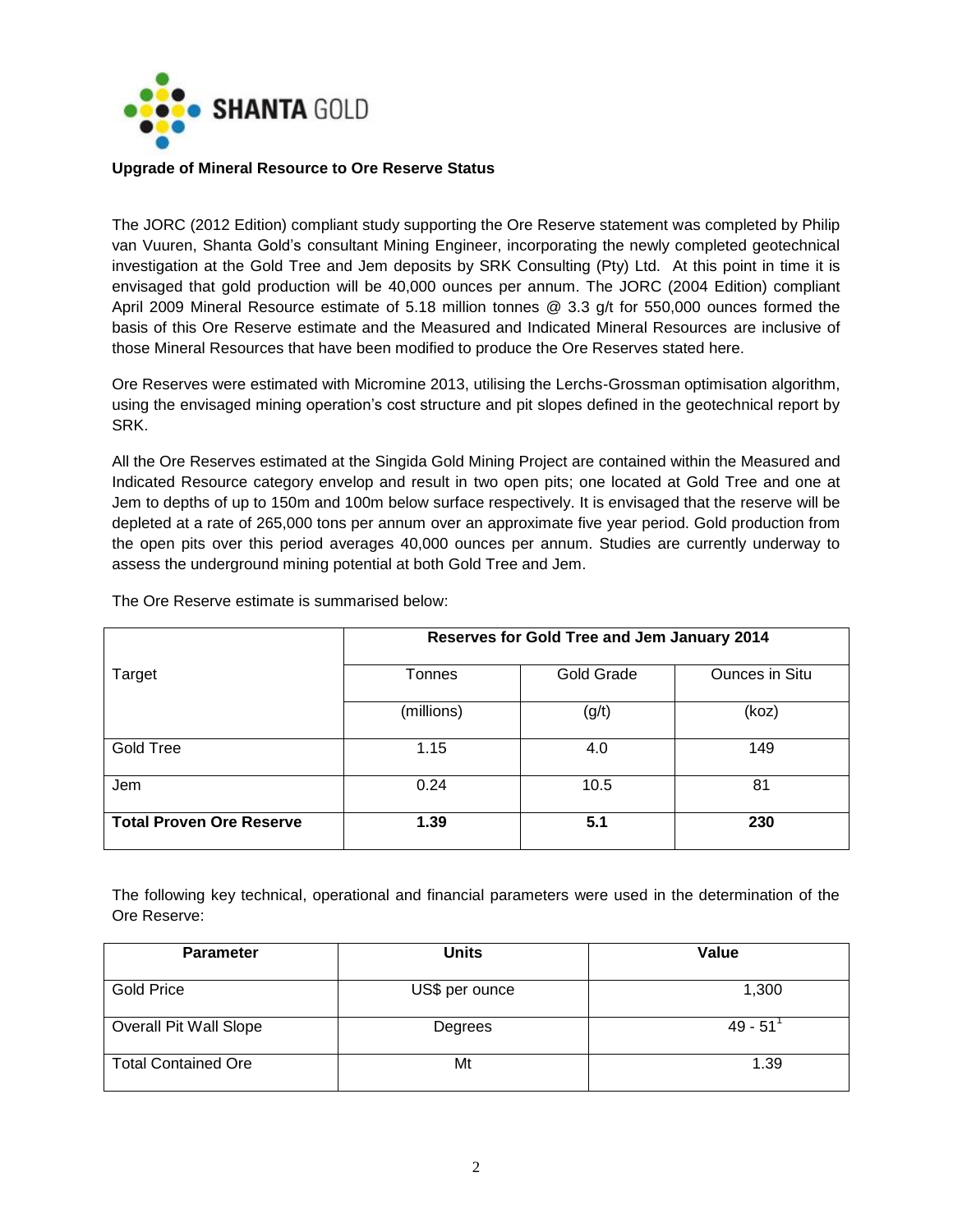

| <b>Total Contained Waste</b>             | Mt                      | 51.16   |
|------------------------------------------|-------------------------|---------|
| Average stripping ratio                  | Waste/Ore               | 11.4/1  |
| <b>Contained Gold in Situ</b>            | Koz Au                  | 230     |
| Mining Dilution Added                    | %                       | 6       |
| Mining Recovery                          | %                       | 94      |
| Processing Plant Feed Rate               | Tonnes per year         | 265,000 |
| Average Head Grade                       | Au g/t                  | 5.1     |
| <b>Processing Recovery</b>               | %                       | 89      |
| <b>Average Mining Cost</b>               | USD per tonne ore mined | 37.32   |
| <b>Processing Cost</b>                   | USD per tonne milled    | 28.80.  |
| <b>General &amp; Administration Cost</b> | USD per tonne milled    | 6.51    |
| Contingency                              | USD per tonne milled    | 10.89   |
| <b>Royalty Payment</b>                   | %                       | 4       |

Note: 1) Based on the SRK Geotech Report

Based on the above parameters, the economic cut-off grade is 1.0 g/t and the average cash cost inclusive of a 15% contingency and royalties is USD605 per ounce.

The reported Ore Reserves have been compiled by Mr. Philip van Vuuren BSc (Min) Eng, BComm (UNISA) is a member of the SAIMM (member number 20424) and ECSA (member number 865248) and an *independent consulting Mining Engineer*. He has sufficient experience, relevant to the style of mineralisation and type of deposit under consideration and to the activity he is undertaking, to qualify as a Competent Person as defined in the 'Australasian Code for Reporting of Mineral Resources and Ore Reserves' of December 2012 ("JORC Code") as prepared by the Joint Ore Reserves Committee of the Australasian Institute of Mining and Metallurgy, the Australian Institute of Geoscientists and the Minerals Council of Australia. Mr. van Vuuren gives Shanta Gold Limited consent to use this reserve estimate in reports.

### **Competent Persons Statement**

Philip van Vuuren BSc (Min) Eng, BComm, Shanta Gold's Independent Consulting Mining Engineer, is a qualified person as defined in the Guidance Note for Mining, Oil and Gas Companies, June 2009, of the London Stock Exchange, and has reviewed and approved the [technical](http://www.investegate.co.uk/shanta-gold-limited--shg-/rns/drill-results-at-new-luika-gold-mine/201309180700112520O/) information contained in this announcement.

**Enquiries:** Shanta Gold Limited Tel: +255 (0) 22 2601 829 Mike Houston, CEO Patrick Maseva-Shayawabaya, CFO